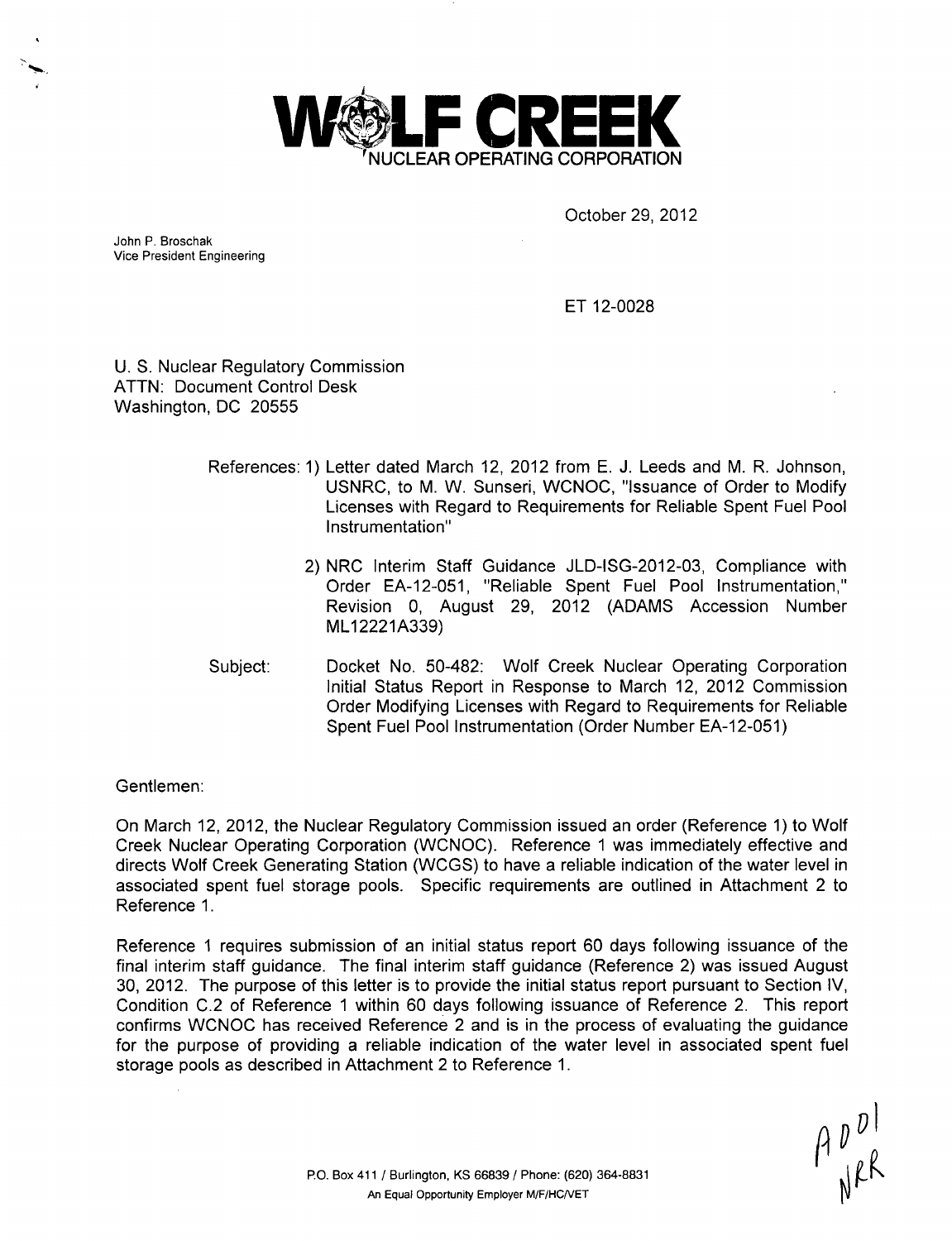Major activities completed during this reporting period:

- \* Resources have been identified and project plans initiated, including development of milestones, to assure compliance with Reference 1;
- \* Numerous contractors with various conceptual designs have been vetted with their proposals for satisfying Reference 1. A contractor's conceptual design has been selected that includes the scope of work to finalize the design, procure, supply and provide installation oversight of a Guided Wave Radar instrumentation system. A field walkdown of the conceptual design has been completed.

Planned activities for the next six months:

- Develop and submit the overall integrated plan;
- **"** Secure project funding before the end of 2012;
- **"** Award purchase order for the selected contractor's scope of work before the end of the first quarter of 2013.

Technical difficulties encountered that could affect the ability to provide the licensee's February 28, 2013, submittal:

• None at this time.

Project milestones schedule through completion of installation and testing:

- **"** A project milestone schedule will be provided with the overall integrated plan.
- **"** Implementation of the order will be completed for WCGS prior to startup from Refueling Outage 20, which is scheduled to begin in January 2015.

This letter contains no new regulatory commitments. If you have any questions concerning this matter, please contact me at (620) 364-4085, or Mr. Gautam Sen at (620) 364-4175.

Sincerely,

John P. Broschole

P Broschak

JPB/rlt

cc: E. E. Collins (NRC) E. J. Leeds (NRC) C. F. Lyon (NRC) N. F. O'Keefe (NRC) Senior Resident Inspector (NRC)